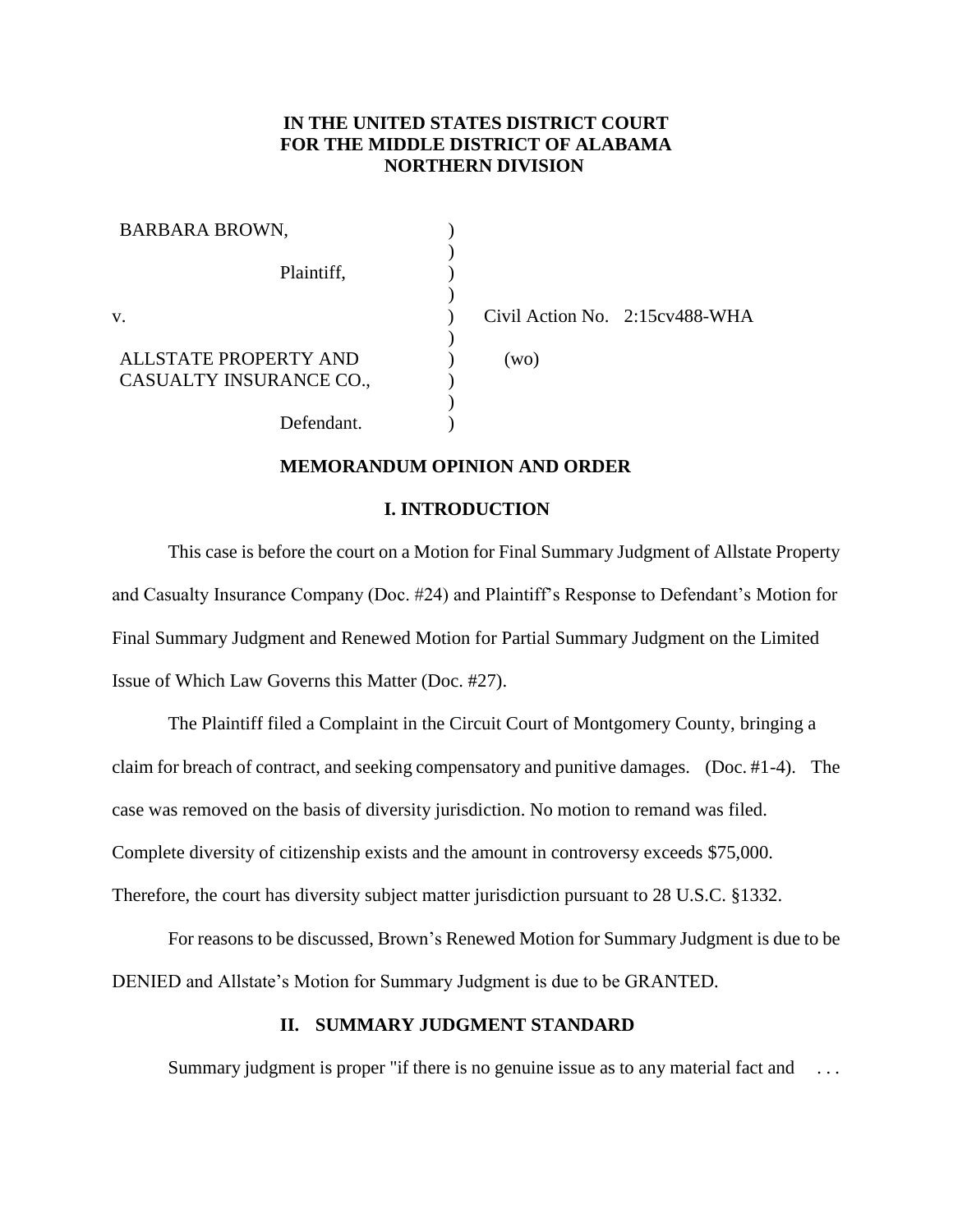the moving party is entitled to a judgment as a matter of law." *Celotex Corp. v. Catrett*, 477 U.S. 317, 322 (1986).

The party asking for summary judgment "always bears the initial responsibility of informing the district court of the basis for its motion," relying on submissions "which it believes demonstrate the absence of a genuine issue of material fact." *Id.* at 323. Once the moving party has met its burden, the nonmoving party must "go beyond the pleadings" and show that there is a genuine issue for trial. *Id.* at 324.

Both the party "asserting that a fact cannot be," and a party asserting that a fact is genuinely disputed, must support their assertions by "citing to particular parts of materials in the record," or by "showing that the materials cited do not establish the absence or presence of a genuine dispute, or that an adverse party cannot produce admissible evidence to support the fact." Fed. R. Civ. P. 56 (c)(1)(A),(B). Acceptable materials under Rule  $56(c)(1)(A)$  include "depositions, documents, electronically stored information, affidavits or declarations, stipulations (including those made for purposes of the motion only), admissions, interrogatory answers, or other materials."

To avoid summary judgment, the nonmoving party "must do more than show that there is some metaphysical doubt as to the material facts." *Matsushita Elec. Indus. Co. v. Zenith Radio Corp*., 475 U.S. 574, 586 (1986). On the other hand, the evidence of the nonmovant must be believed and all justifiable inferences must be drawn in its favor. *See Anderson v. Liberty Lobby*, 477 U.S. 242, 255 (1986).

After the nonmoving party has responded to the motion for summary judgment, the court shall grant summary judgment if the movant shows that there is no genuine dispute as to any material fact and the movant is entitled to judgment as a matter of law. Fed. R. Civ. P. 56(a).

# **III. FACTS**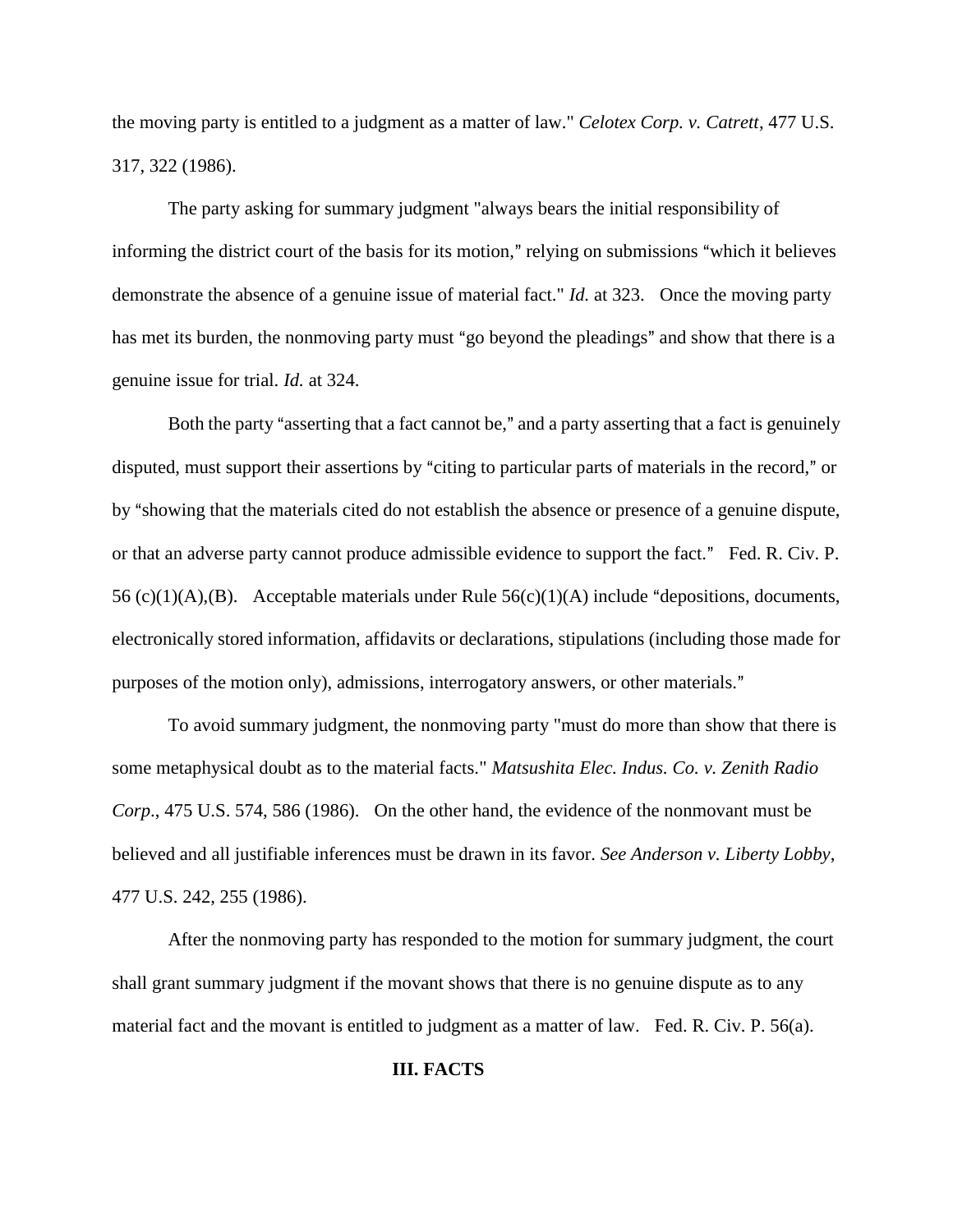The submissions of the parties establish the following facts, construed in a light most favorable to the non-movant:

This case involves an issue of automobile uninsured motorists insurance coverage for a

single car accident in which Brown, the insured, was injured and which happened in Alabama.

Brown is a resident of South Carolina. At the time of the accident she had an Auto Insurance

Policy issued by Allstate in South Carolina. The court has previously ruled that South Carolina,

rather than Alabama, law applied to the issues presented by these motions. (Doc. #23).

Some relevant provisions of the policy at issue are as follows:

What Law Will Apply

If a covered loss to the **auto,** a covered **auto** accident, or any other occurrence for which coverage applies under this policy happens outside South Carolina, claims or disputes regarding that covered loss to the **auto**, covered **auto** accident, or other covered occurrence may be governed by the laws of the jurisdiction in which that covered loss to the **auto**, covered **auto** accident, or other covered occurrence happened.

\* \* \*

Uninsured Motorists Insurance—Coverage SS

\* \* \*

An Uninsured Auto is

5. a phantom **motor vehicle** which causes:

a. **bodily injury** to an insured person without physical contact with the insured person or with a motor vehicle occupied by that person.

b. **property damage** to the insured auto without physical contact between the vehicles.

The facts of the accident must have been witnessed by someone other than the owner or operator of the insured vehicle, provided, however, the witness must sign an affidavit attesting to the truth of the facts of the accident contained in the affidavit.

\* \* \*

Proof of Claim; Medical Reports Any person making a claim for bodily injury must give us written proof of claim as soon as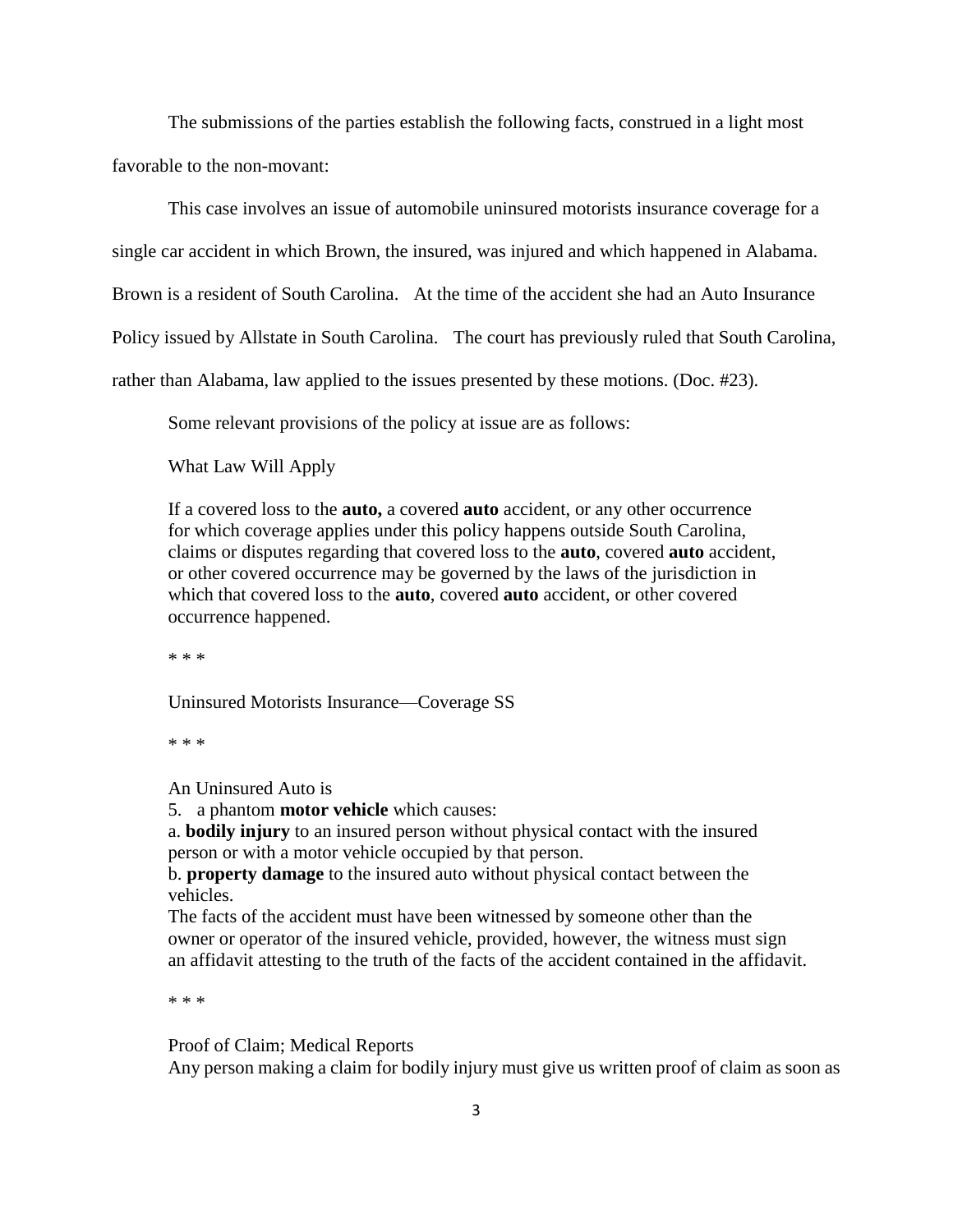practicable. Any person making claim for property damage must submit written proof of claim within 60 days, unless we extend this time in writing. All proof of claims must include all details we need to determine the amounts payable.

\* \* \*

#### Conformity with State Statute

These coverages are intended to be in full conformity with the South Carolina Uninsured Motorists Law. If any provision of this coverage is in conflict with such Law, the provision is amended or eliminated to conform with such law.

#### Action Against Us

No one my bring an action against us in any way related to the existence or Amount of coverage, or the amount of loss for which coverage is sought, under Part 3—Uninsured Motorists Insurance, Coverage SS, unless there is full Compliance with all policy terms and, except as provided below, such action is Commenced within two years after the date of the accident.

# Doc. #28-1, p. 6, 13-14, 17.

In her deposition, Brown states that she was driving in Alabama on the day of her accident and saw something in the lane in which she was traveling. She saw a gold truck right off the road to the right of her, so she swerved to the left to avoid the object in the road, then she overcorrected or overcompensated and ultimately lost control of the vehicle, running off the road and overturning. (Doc. #25-2 at p.41:13, 44:13-16, 45:5-7, 52:23-53:2).

Brown made a claim under her Allstate Auto Insurance Policy. Allstate did not pay her claim. The initial denial of claim letter stated that under the policy, if a phantom vehicle causes injury or damage without physical contact between the vehicles, the facts of the accident must have been witnessed by someone other than the owner or operator of the vehicle. The letter stated that the affidavits submitted by Brown stated that the affiants saw an F150 parked close to the road and heard the sounds of tires squealing but did not see the accident. (Doc. #28-1 at p.179). The second letter, dated April 30, 2015, was in response to a letter from Brown's attorney. The letter states that the witnesses did not observe the collision or the events leading up to it. The letter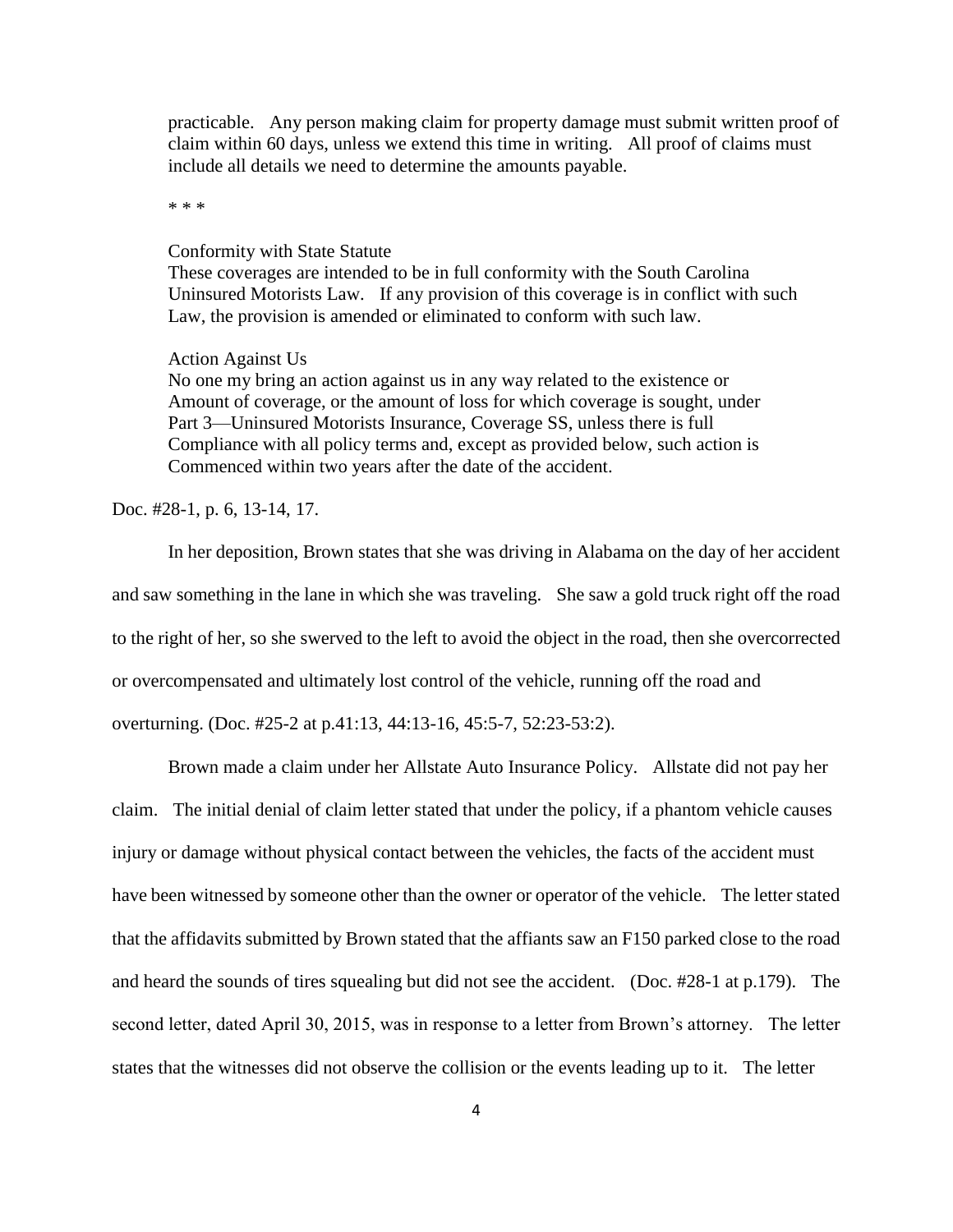states that it is the position of Allstate that the affidavits do not prove that a phantom vehicle caused this accident, and that those affidavits are not enough because none of the affiants witnessed the actual collision. (Doc. #28-1 at p.186).

The affidavits submitted<sup>1</sup> state that the affiants noticed a Ford F150 parked on the side of Interstate 85. They affiants also state that they heard tires squealing and then saw the subject vehicle leaving the roadway at the approximate location of the Ford F150. The affiants state that the following is true and correct in every particular. (Doc. #25-1 at p.2-5).

On September 15, 2015, in response to Allstate's Motion to Bifurcate and Stay Discovery filed in this case, Brown submitted new affidavits from the witnesses. (Doc. #16-1). These new affidavits contain the statement, "[a] false statement concerning the facts contained in this affidavit may subject the person making the false statement to criminal penalties as provided by law." (Doc. #16-1 at p.31, 33).

#### **IV. DISCUSSION**

## A. Law Which Applies

The choice-of-law policy provision within the subject Auto Insurance Policy, as set out above, is entitled "What Law Will Apply," and states that " [i]f a covered loss to the **auto**, a covered **auto** accident, or any other occurrence for which coverage applies under this policy happens outside South Carolina, claims or disputes regarding that covered loss to the **auto**, covered **auto** accident, or other covered occurrence may be governed by the laws of the jurisdiction in which that covered loss to the **auto**, covered **auto** accident, or other covered occurrence happened." (Doc. #28-1 at p.6).

<sup>1</sup> Some of the exhibits cited were filed under seal. In this Memorandum Opinion and Order, the court has not revealed any of the confidential information within the exhibits.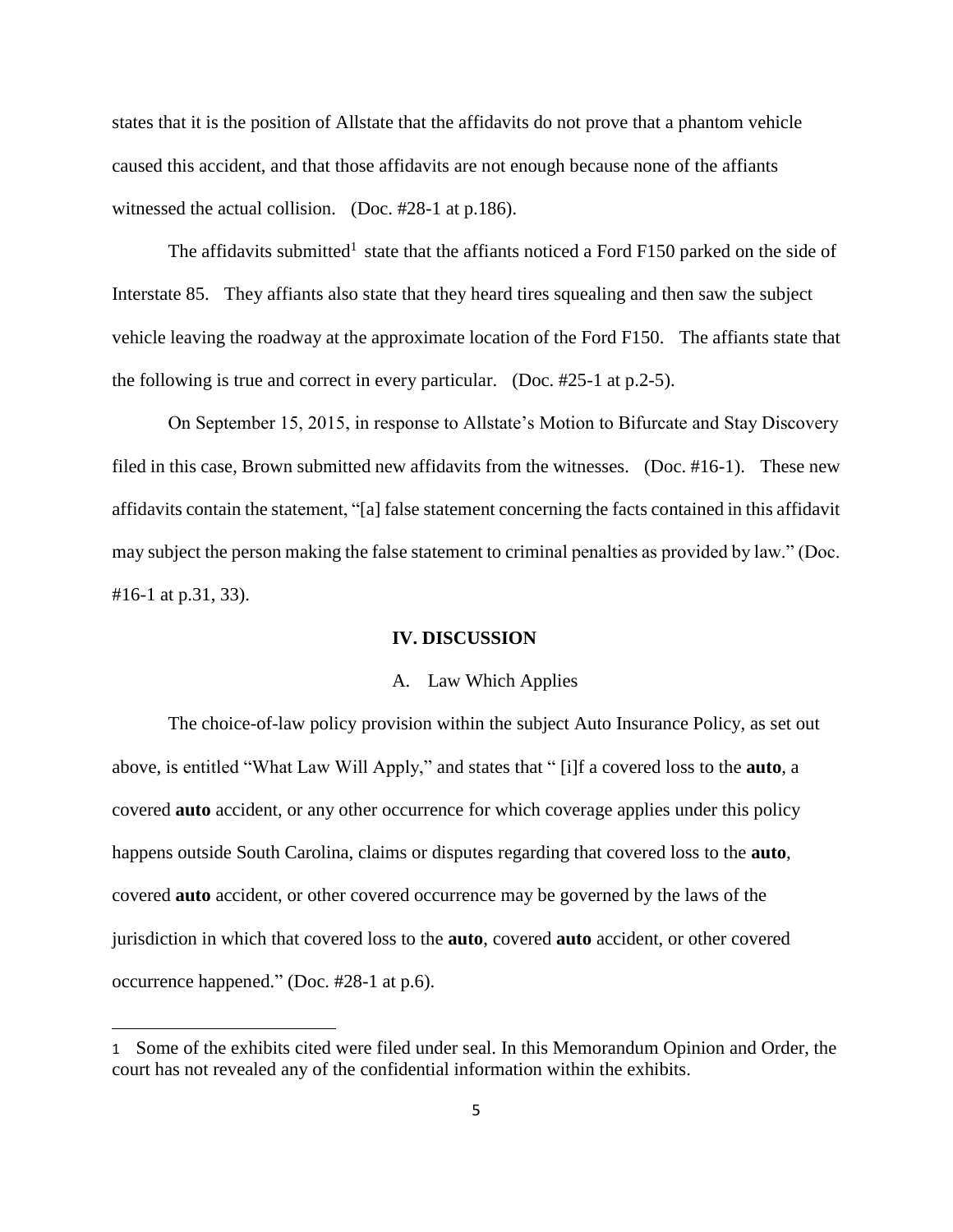A previously filed Motion for Partial Summary Judgment sought a judgment that Alabama law applies to Brown's claims. This court denied the motion, and concluded that the law of the state of contract formation applies to coverage issues before the covered loss choice-of-law provision at issue applies, relying in part on *Hollins v. Adair*, No. 2013 CA 1622, 2014 WL 2547977 (La. App. 1 Cir. June 3, 2014) (Doc. #23 at p.4-5).

In her renewed motion, Brown argues that Allstate has admitted that there is coverage under the policy, so, because there is a covered loss, and the accident occurred in Alabama, Alabama law applies. In support, Brown points to Admissions filed by Allstate. Allstate was asked to admit that Plaintiff has complied with all of the terms and conditions of any policies in effect with Defendant, to which Allstate stated, "Allstate does not aver that Ms. Brown has breached material conditions precedent to coverage." (Doc. #28-1 at p.36-37). Brown has also cited to Allstate's Answer in which Allstate stated that Brown complied with all conditions regarding notification of the claim and submission of information to date and that the policy was in full force and effect. (Doc. #2). Finally, Brown has argued for the first time in her Reply that Allstate failed to raise the affirmative defense of a lack of condition precedent to coverage.

Allstate's response to these arguments is that there is a difference between conditions precedent to coverage and the requirements for a covered occurrence within the terms of the policy. Allstate states that the "Proof of Claim" provisions were satisfied by Brown's submission of her claim, but that she cannot meet the requirements of the "phantom vehicle" provision to establish that there was a covered occurrence.

Upon review of the policy, and the cited statements by Allstate, the admission by Allstate has not admitted that there was a covered occurrence under the policy, only that conditions precedent to coverage were met. The requirement of affidavits is within the definition of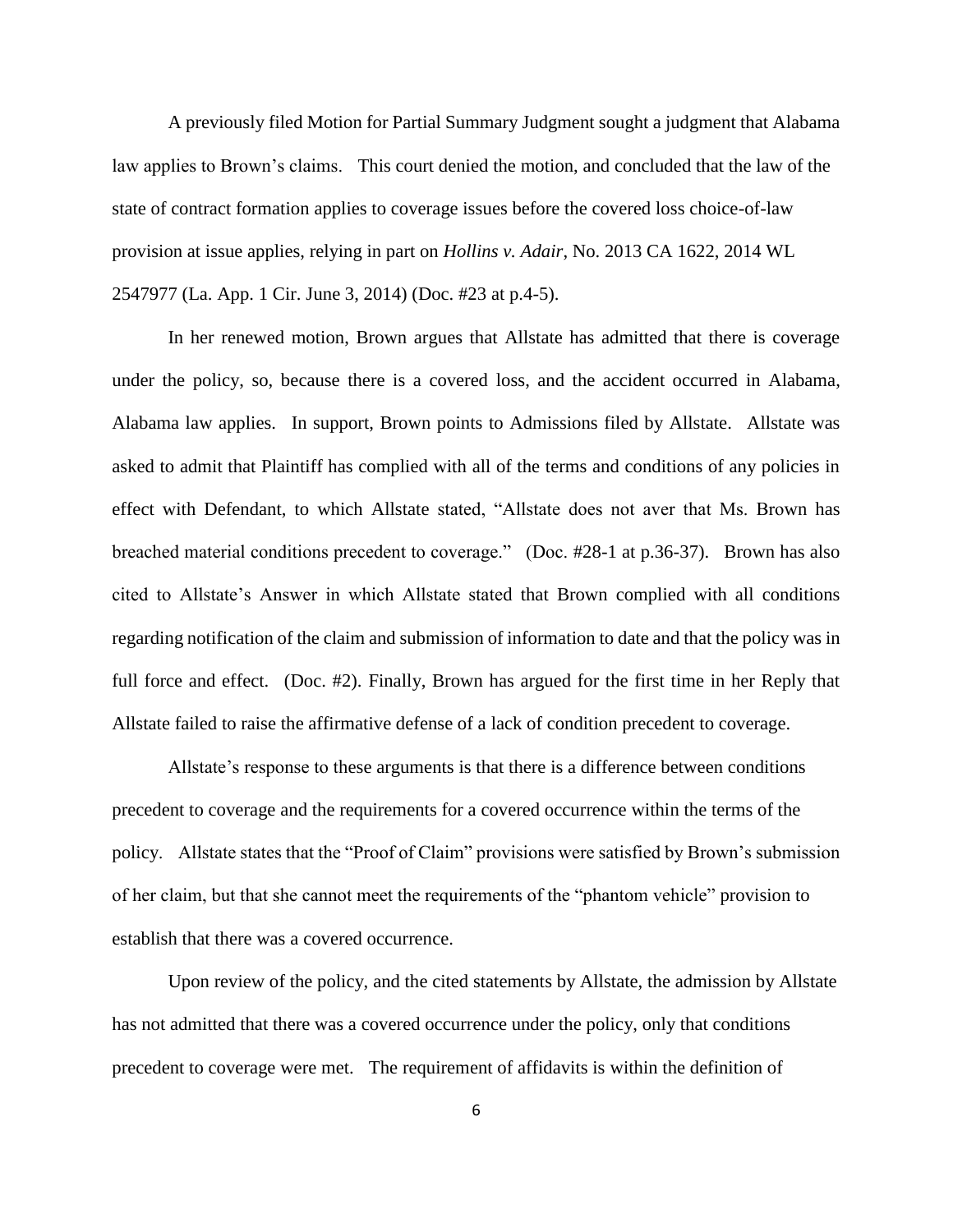uninsured auto. (Doc. #28-1 at p.14). Although Brown has cited to South Carolina authority for the proposition that the affidavit is a condition precedent, the courts have identified it as a condition to recovery of damages, or to proceed in court. *Cf. Enos v. Doe*, 669 S.E.2d 619, 624 (S. C. Ct. App. 2008) ("Without a sworn affidavit, a plaintiff has no right of action. In other words, without the affidavit, she has no right to bring her case to court."). "Proof of Claim," on the other hand, is in a separate section of the policy, and requires written proof of the claim within specified time periods as a condition precedent. (Doc. #28-1 at p.16). The policy states that South Carolina law applies unless a "covered loss" occurred outside of the state. (Doc. #28-1 at p.6). Therefore, this court again concludes that South Carolina law applies to determine the threshold issue of whether Brown's accident falls within the policy provisions for injuries caused by an uninsured motorist, and Allstate's admissions as to conditions precedent does not alter that conclusion.

# B. Coverage Issues

Allstate moves for summary judgment on the ground that Brown failed to provide an affidavit that complies with the requirements of South Carolina statutory law. Allstate cites to South Carolina Code §38-77-170 which provides as follows:

If the owner or operator of any motor vehicle which causes bodily injury or Property damage to the insured is unknown, there is no right of action or recovery under the uninsured motorist provision, unless:

\* \* \*

2. the injury or damage was caused by physical contact with the unknown vehicle, or the accident must have been witnessed by someone other than the owner or operator of the insured vehicle; provided however, the witness must sign an Affidavit attesting to the truth of the facts of the accident contained in the affidavit;

\* \* \*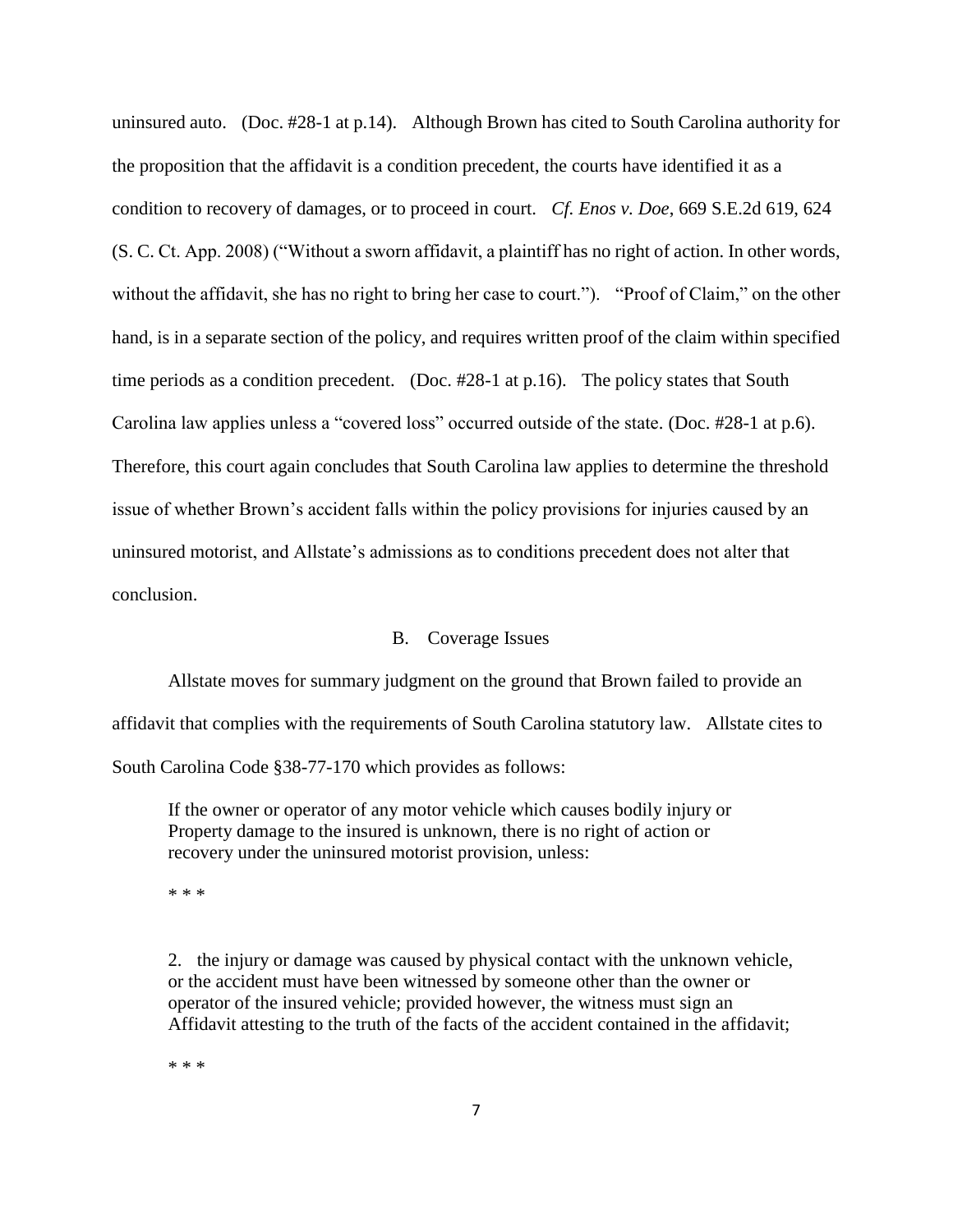The following statement must be prominently displayed on the face of the affidavit provided in item (2) above: A FALSE STATEMENT CONCERNING THE FACTS CONTAINED IN THIS AFFIDAVIT MAY SUBJECT THE PERSON MAKING THE FALSE STATEMENT TO CRIMINAL PENALTIES AS PROVIDED BY LAW.

Allstate states that the affidavits Brown filed before this action commenced did not comply with this statute because the affiants did not witness the accident and the false statement language is not contained in the affidavits. Allstate further argues that although Brown submitted corrected affidavits after filing suit, they were filed after the claim was denied, and, therefore, should not be considered. Allstate's position is that allowing for corrected affidavits to be filed after the driver has filed suit would nullify the intent of the statute. Finally, Allstate argues that even considering the untimely affidavits, Brown has failed to meet the requirement of the statute. The court addresses each of these arguments in turn.

#### 1. Issue of Timing of Affidavits

Brown argues that Allstate has failed to cite any law that governs the timing of the submission of the affidavits. Brown argues that the Allstate policy does not require the statutory language of the South Carolina Code, but only requires that the witness sign an affidavit attesting to the truth of the facts of the accident contained in the affidavit. Brown argues that South Carolina law cannot override the plain language of the policy Allstate drafted, and that the policy does not specify timing of the affidavits.

Addressing Brown's argument that the policy applies over the requirements of South Carolina law, the court notes, as set out above, that the policy at issue specifically states that coverage is "intended to be in full conformity with the South Carolina Uninsured Motorists Law. If any provision of this coverage is in conflict with such law, the provision is amended or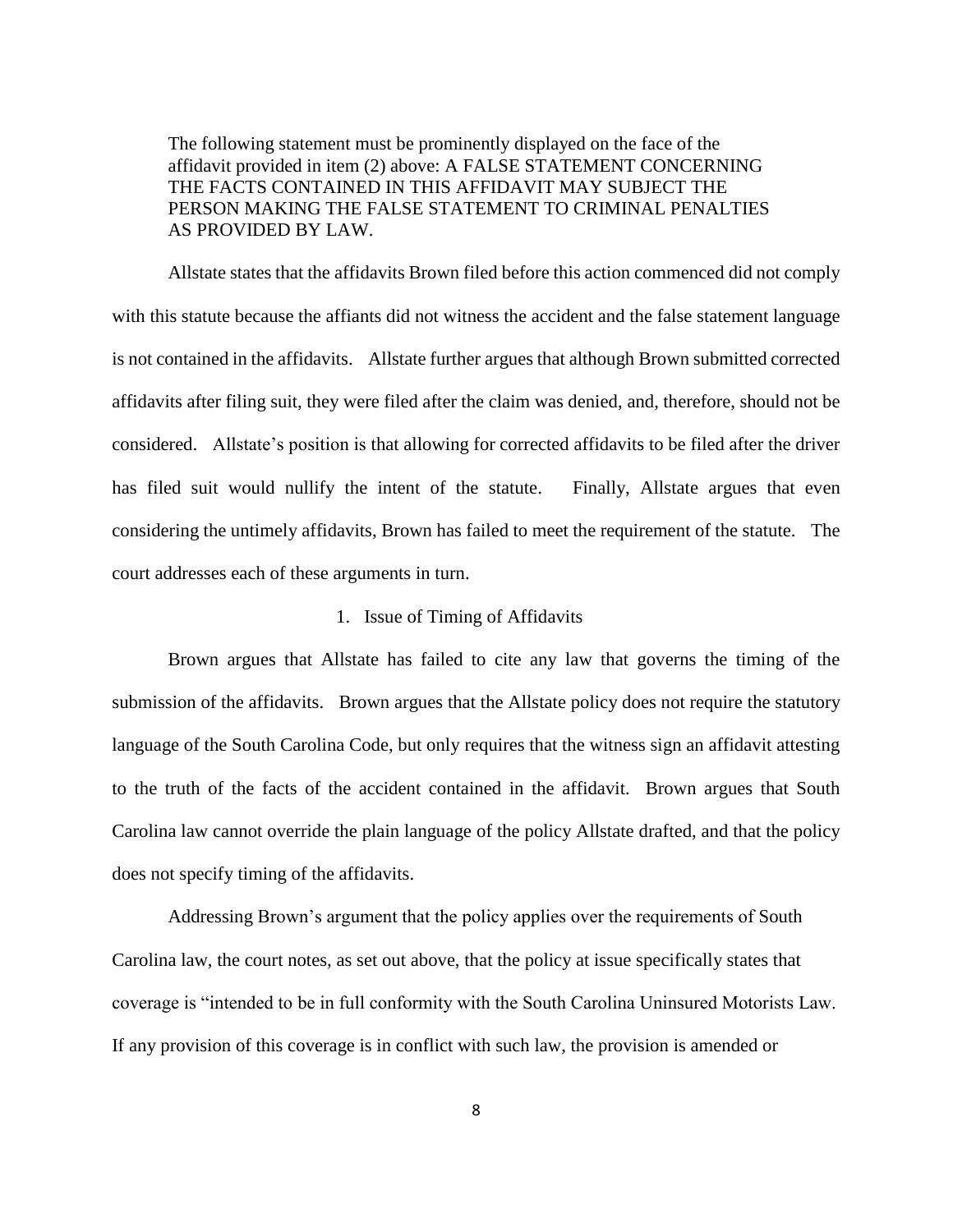eliminated to conform with such law." (Doc. #28-1 at p. 17). The court, therefore, finds Brown's arguments to the contrary to be unavailing.

In *Tucker v. Doe*, 776 S.E.2d 121, 130 (S.C. Ct. App. 2015), *reh'g denied* (Oct. 19, 2015), *reh'g denied* (Nov. 19, 2015), a plaintiff submitted a non-compliant witness affidavit on July 14, 2010, and then a second affidavit with the required statutory language on March 3, 2011, after suit was filed on May 14, 2010. The court did not rule on the issue of whether this procedure was appropriate, however, stating, "Doe further asserts the revised Affidavit, which was submitted nearly ten months after the commencement of the suit, was untimely. We find this argument is not preserved for review because it was never raised to or ruled upon by the circuit court."

Allstate has cited numerous South Carolina cases that emphasize the mandatory nature of the South Carolina statutory requirements for uninsured motorist coverage. *See, e.g., Bradley v. Doe,* 649 S.E. 2d 153, 160 (S.C. Ct. App. 2007) (stating "[a] plaintiff's strict compliance with the affidavit requirement is mandatory."). In *Collins v. Doe*, 574 S.E.2d 739 (S.C. 2002), the Supreme Court of South Carolina reviewed the South Carolina Court of Appeals' ruling that the mandatory affidavit requirement is satisfied when a plaintiff offers the "functional equivalent" of a complying affidavit, in the form of a witness's trial testimony. The Supreme Court of South Carolina reversed, stating that the "statute makes no provision for the functional equivalent of an affidavit." *Id.* at 743. The court identified three mandatory requirements of the state statute which require strict compliance: the accident must have been witnessed by someone other than the owner or operator of the insured vehicle, the witness must sign an affidavit, and the prescribed disclaimer must be prominently displayed on the face of the affidavit. *Id.* The court explained that the uninsured motorist coverage affidavit requirement serves three purposes: fraud prevention, for which the "legislature's chosen vehicle" is a "sworn affidavit prominently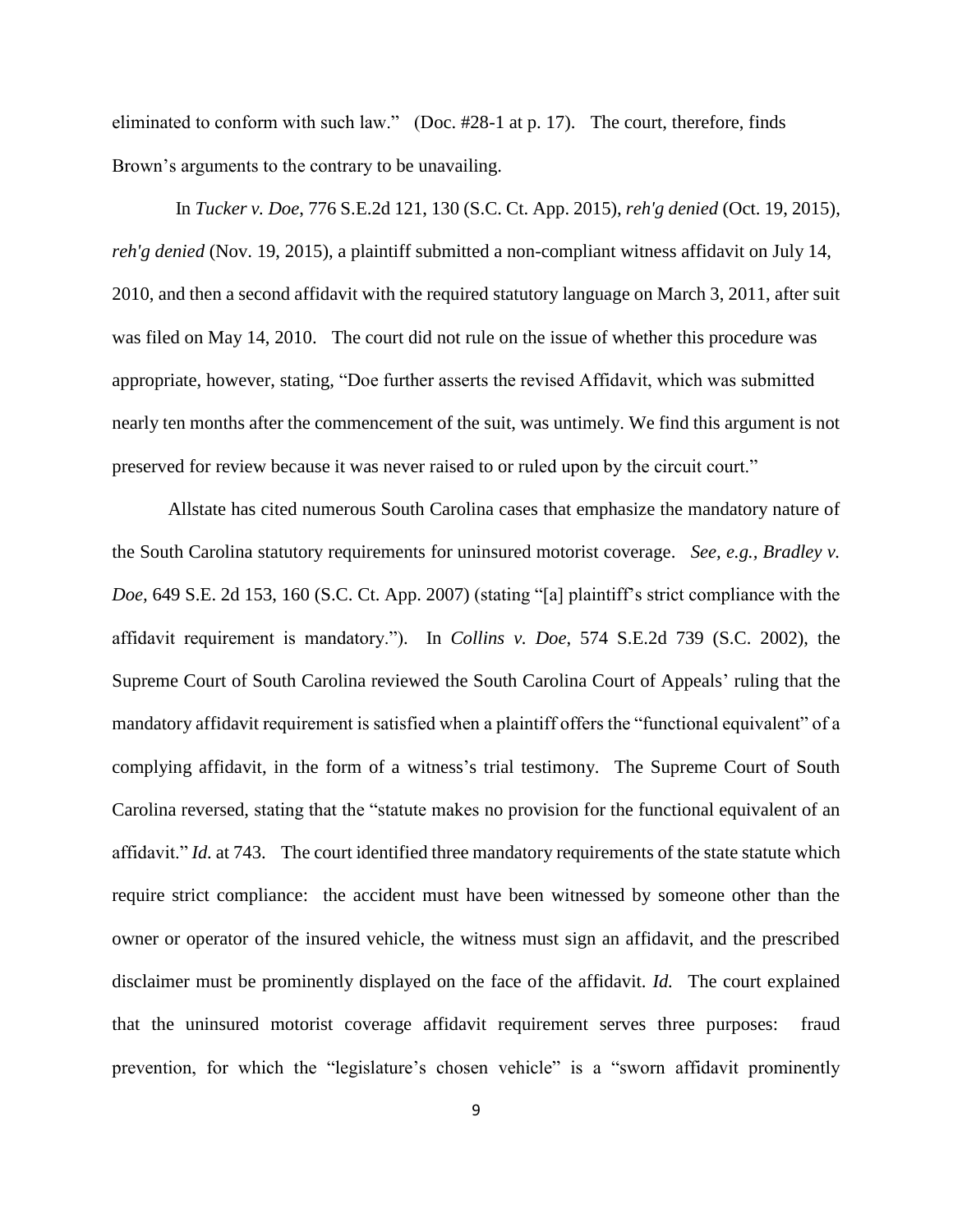displaying the prescribed disclaimer;" tangible evidence that the insured has a good faith basis for making the claim; and a notice function in providing factual information with which to assess and evaluate the claim. *Id.*

Strict compliance with the statutory requirement is not a mere matter of form, but is required by South Carolina law. Allowing an affidavit which does not contain the mandatory elements to be amended at a point after suit has commenced would be in derogation of the purposes of the statute, as defined by the Supreme Court of South Carolina, particularly the purposes of providing a good faith basis for making the claim, and notice of the factual information in assessing and evaluating the claim before being subjected to a suit. Summary judgment is, therefore, due to be GRANTED as to the contract claim on the basis that the affidavits initially submitted to Allstate did not conform with the mandatory requirements of the statute, and that the amended affidavits were untimely.

### 2. Issue of Content of the Affidavits

Allstate has argued that, even assuming the corrected affidavits could be considered, the information within the affidavits is insufficient to meet the requirements of the policy and South Carolina law because the affiants did not witness the accident. Allstate cites to Brown's deposition testimony in which she stated that she saw debris in the road and saw the F150 to the right of the debris, so she swerved to the left, overcorrected and lost control of the car, hit the guardrail, and then her vehicle rolled. (Doc. # 25-2 at p.41, 52:18-53:8). The witnesses who provided affidavits stated that they saw the Ford F150 on the side of the road, heard the tires sliding, and saw Brown's car leave the roadway. Allstate argues that there is no witness who saw the accident, that the witnesses only stated that they heard the car and then saw it leave the roadway.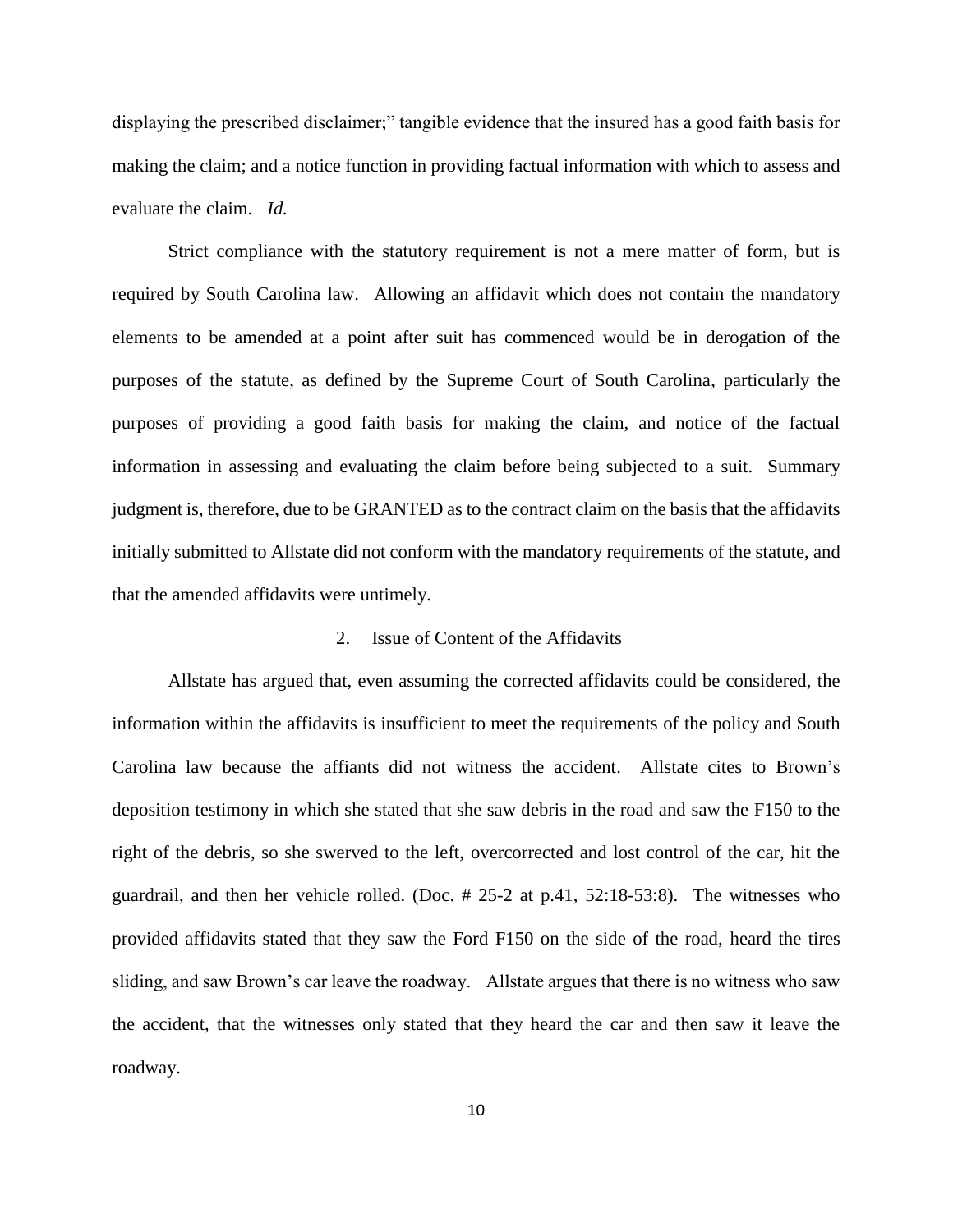Brown responds that circumstantial evidence of the circumstances of the accident is sufficient, and that a witness does not have to see the accident, citing *Gilliland v. Doe*, 529 S.E. 2d 626 (S.C. 2004) and *Wausau Underwriters Ins. Co. v. Howser*, 422 S.E.2d 106 (S.C. 1992).

The South Carolina Court of Appeals has applied *Gilliland* and *Wausau,* as well as *Bradley,* 649 S.E. 2d at 153, in evaluating whether the uninsured motorist vehicle affidavit requirement was met when an affiant saw a driver swerve around an object in the road which had been dropped by another vehicle and then collide with a column. *See Tucker v. Doe*, 776 S.E.2d 121 (S.C. Ct. App. 2015). The *Tucker* court explained that in South Carolina, for uninsured motorist coverage, a witness to an accident must attest to "what actions of the unknown driver contributed to the accident." *Tucker*, 776 S.E.2d at 127. The *Tucker* court also explained that there is a statutory requirement that the independent witness "attest to facts that provide at least some causal connection between an unknown driver and the accident." *Id.* at 129 (citing *Wausau Underwriters Ins. Co*., 422 S.E.2d at 109-10). The *Tucker* court described the test for the sufficiency of evidence of a causal connection, as applied to the statutory affidavit requirement, as something less than proximate cause and something more than "the vehicle being the mere site of the injury." *Id.* at 129 (quoting *Gilliland*, 592 S.E.2d at 628).

In *Gilliland*, the witness saw an accident; specifically, she saw the lights of two cars, saw the insured's car leave the roadway, and saw the lights of the other car on the insured's bumper, which was sufficient circumstantial evidence to meet the witness requirement. *Id.* at 127 (citing *Gilliland*, 592 S.E.2d at 629).

In *Bradley*, the court held that the affiant witnesses could not satisfy the affidavit requirement of the statute because "none of the affiants actually saw Bradley swerve to avoid a trash bag in the road and collide with the tree." *Bradley*, 649 S.E.2d at 633. "None of Bradley's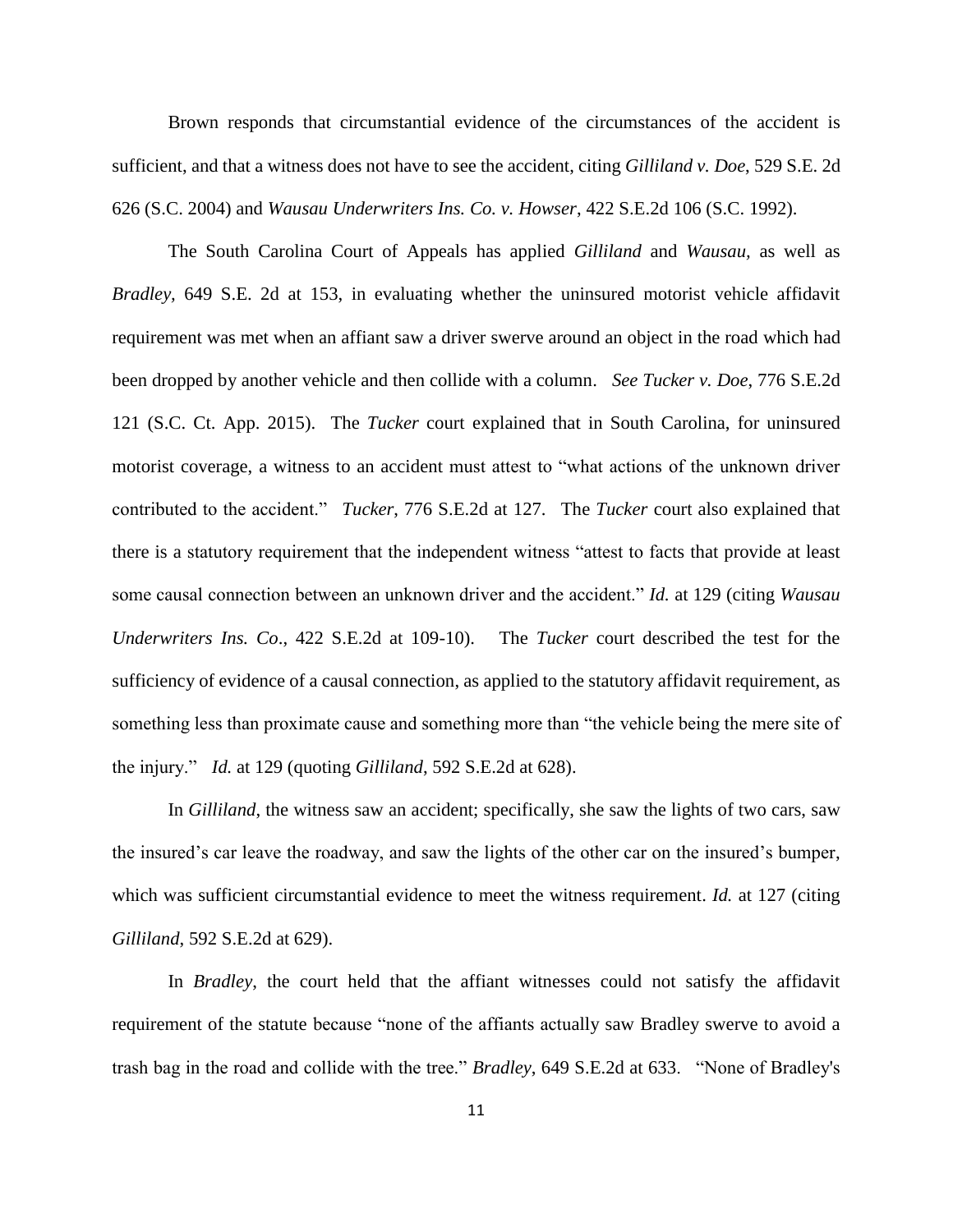affiants had personal knowledge of the facts of the accident, and their observations before and after the accident did not establish with reasonable certainty a causal connection between Bradley's injury and an unknown vehicle." *Id.* at 634–35.

In *Tucker*, the driver of a truck had attempted to change lanes behind a car but was prevented from doing so by a car passing in the left lane. He then saw an object his lane which he was unable to avoid and which caused him to lose control of the truck. *Tucker*, 776 S.E.2d at 124. An affiant stated that he witnessed the accident and saw a truck and car veer suddenly as if to avoid something in the road, and strike a pillar. *Id.* The unknown driver involvement was alleged to be the vehicle which dropped the object in the roadway which the plaintiff struck. *Id.* at 125. In comparing the affidavit to the affidavit in *Bradley*, the *Tucker* court emphasized that "the affidavits of independent witnesses must contain some independent evidence of an unknown vehicle's involvement in the accident. Bradley failed to comply with the statute's mandate." *Id.* The *Tucker* court distinguished the facts before it from those in *Bradley* because the affiant in *Tucker* actually "observed Tucker swerving as if to avoid an object in the roadway and then colliding with a concrete column." *Id.* at 129. The court concluded that the affidavits in that case met the statutory requirement even though they did not provide a clear answer to the question of proximate cause. *Id.*

An approach similar to that which Brown argues for in this case was advocated for in a dissenting opinion in *Bradley* which was not adopted by the South Carolina Court of Appeals; namely, that the attesting witness need not see the accident itself. 649 S.E.2d at 162 (dissent) (stating, "I find the critical query in these matters is not whether an independent witness has observed the actual accident itself, but rather it is whether an independent witness has observed evidence of an unknown vehicle causing bodily injury or property damage to the insured.").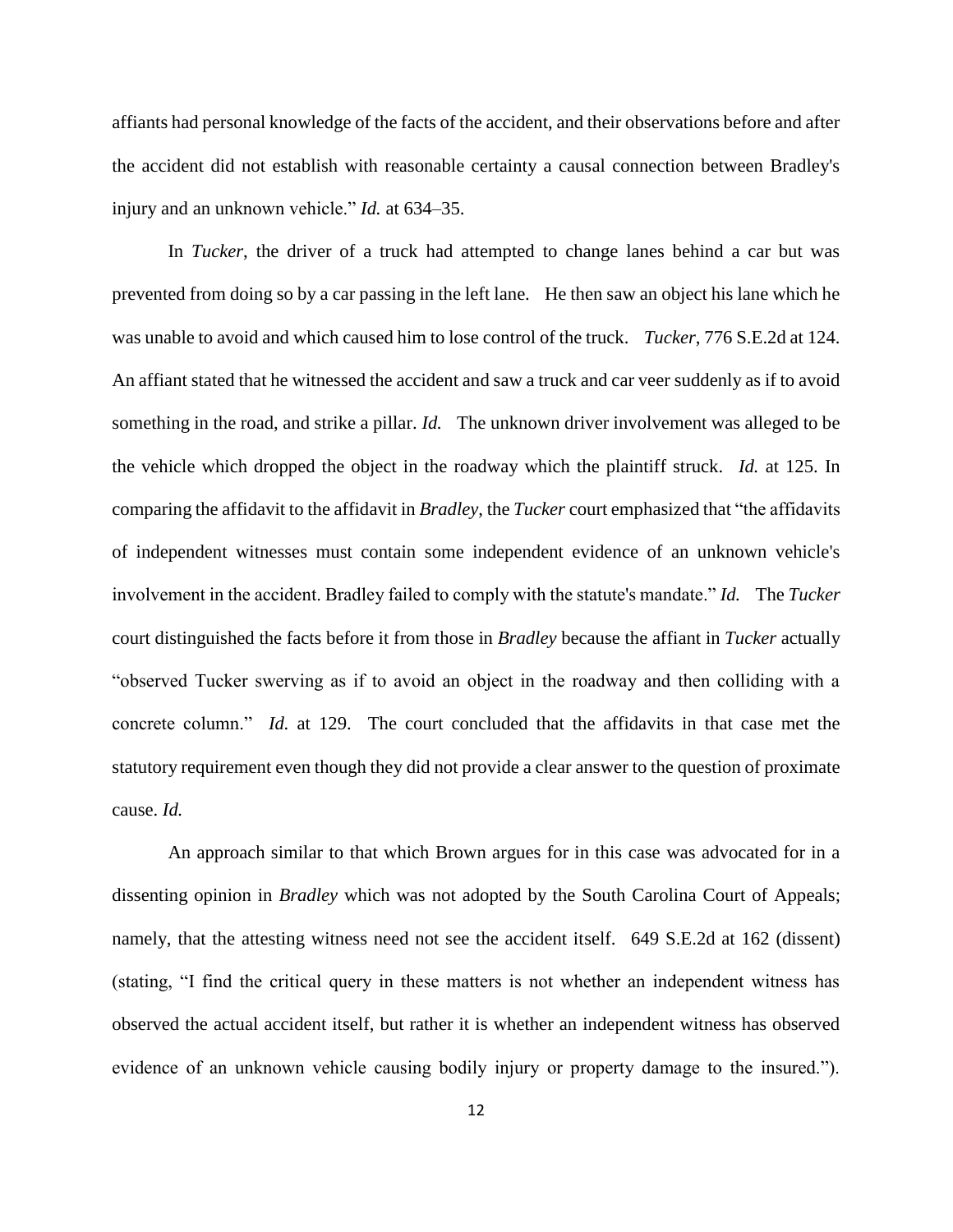Because this approach has not been adopted in a majority opinion in a case decided by South Carolina courts, this court, sitting in diversity, will follow the holdings of the South Carolina cases discussed. *See Esfeld v. Costa Crociere, S.P.A*., 289 F.3d 1300, 1306 (11th Cir. 2002).<sup>2</sup>

The holdings of the courts of South Carolina, particularly in *Wausau*, *Gilliland*, *Bradley*, and the analysis of those cases in *Tucker*, establish that to satisfy the statutory requirements regarding uninsured motorist coverage where the uninsured driver's involvement causes an insured driver to swerve in the road and lose control of the vehicle, an affiant must see the insured driver swerve and provide "some facts" as to the "causal connection between an unknown driver and the accident." 776 S.E.2d at 129. In light of these cases, the court concludes that the affidavits presented by Brown in this case are insufficient as a matter of South Carolina law. The affidavits state that the affiants saw a parked Ford F150 at the side of the roadway, heard tires squealing, and saw Brown's vehicle leave the roadway. Unlike the affidavit in *Tucker*, there is no statement that the affiants actually observed the accident, or that they observed Brown's car at the time that the car swerved away from the parked truck which led Brown's car overcorrect and to leave the roadway near the parked truck. The affiants in this case have only attested to events before and after the uninsured vehicle allegedly caused the accident, which is insufficient under South Carolina law because they have attested to little more than "the vehicle being the mere site

<sup>&</sup>lt;sup>2</sup> Brown has also advanced a sufficiency of the evidence argument, stating that a jury can weigh testimony to determine whether the affiants witnessed the accident. The *Tucker* court noted the use of the word "testimony" in *Gilliland* and stated that although throughout the opinion the court referred to "testimony," under *Collins*, "a plaintiff cannot substitute trial testimony for the statutory affidavit requirement. 352 S.C. at 471, 574 S.E.2d at 743. The court concluded that "[g]iven that our supreme court in *Gilliland* acknowledged that holding in *Collins,* we find the relevant witness observations discussed in *Gilliland* must have been included in the witness's affidavit." *Tucker,* 776 S.E.2d 121, 127 n.2. Therefore, the court will follow South Carolina and view the sufficiency of the affidavits themselves.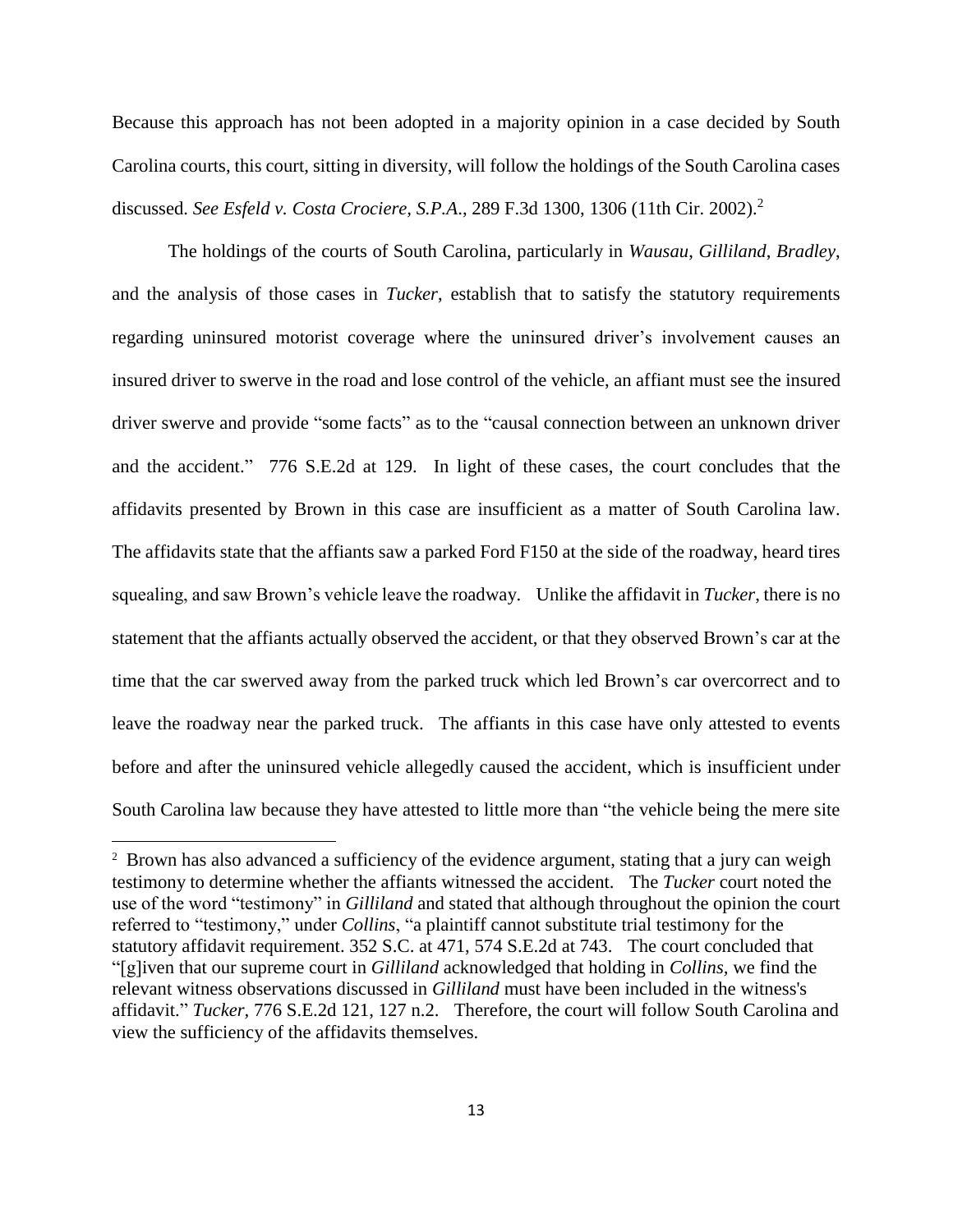of the injury." *Gilliland*, 592 S.E.2d at 628. Therefore, summary judgment is due to be GRANTED on this alternative basis as to the breach of contract claim.

### C. Punitive Damages and Bad Faith

Brown's Complaint contains a single claim for relief for breach of contract. (Doc. #1-4). Within that claim, however, Brown refers to a denial of her claim in bad faith and to punitive damages. Allstate moves for summary judgment on the basis that there is no evidence of bad faith refusal to pay because Allstate had a reasonable basis for denying her claim when Brown failed to provide affidavits with the required language and from affiants who had witnessed the accident. Allstate also contends that South Carolina law requires proof of a fraudulent act for punitive damages.<sup>3</sup> Finally, Allstate contends that under South Carolina law, punitive damages cannot be awarded for injury resulting from a collision with an uninsured motorist.

Brown contends that Alabama law governs bad faith in this case because the substantive law of Alabama applies. Under the insurance policy at issue, however, South Carolina law applies, and the law of the state where the accident happened applies only if there is a covered loss under the policy. (Doc. #28-1, p. 6). As discussed above, there was no covered loss under the policy because Brown did not meet the mandatory, statutory requirements for affidavits and/or the requirement of a witness to the accident, to make this a covered loss. Therefore, Alabama law does not apply.<sup>4</sup>

<sup>3</sup> Brown treats the request for punitive damages as part of her bad faith claim. (Doc. #27 at p.18). 4 Brown also advances an argument that the appropriate procedure under Alabama law would be a motion to dismiss under Rule 12(b)(1), citing *Ex parte Safeway Ins. Co. of Ala., Inc.*, 960 So. 2d 344, 352 (Ala. 2008). That holding was modified, however, in a case involving a "phantom driver," to allow dismissal under Rule 12(b)(6). *Ex parte Safeway Ins. Co. of Ala., Inc.*, 148 So.3d 39, 41–42 (Ala.2013), (*Safeway* II) *as modified on denial of reh'g* (Dec. 13, 2013). Under *Safeway II*, if a plaintiff "cannot establish the fault of the phantom driver, then he cannot prove bad faith and, accordingly, Safeway may prevail on a Rule 12(b)(6) motion to dismiss." This court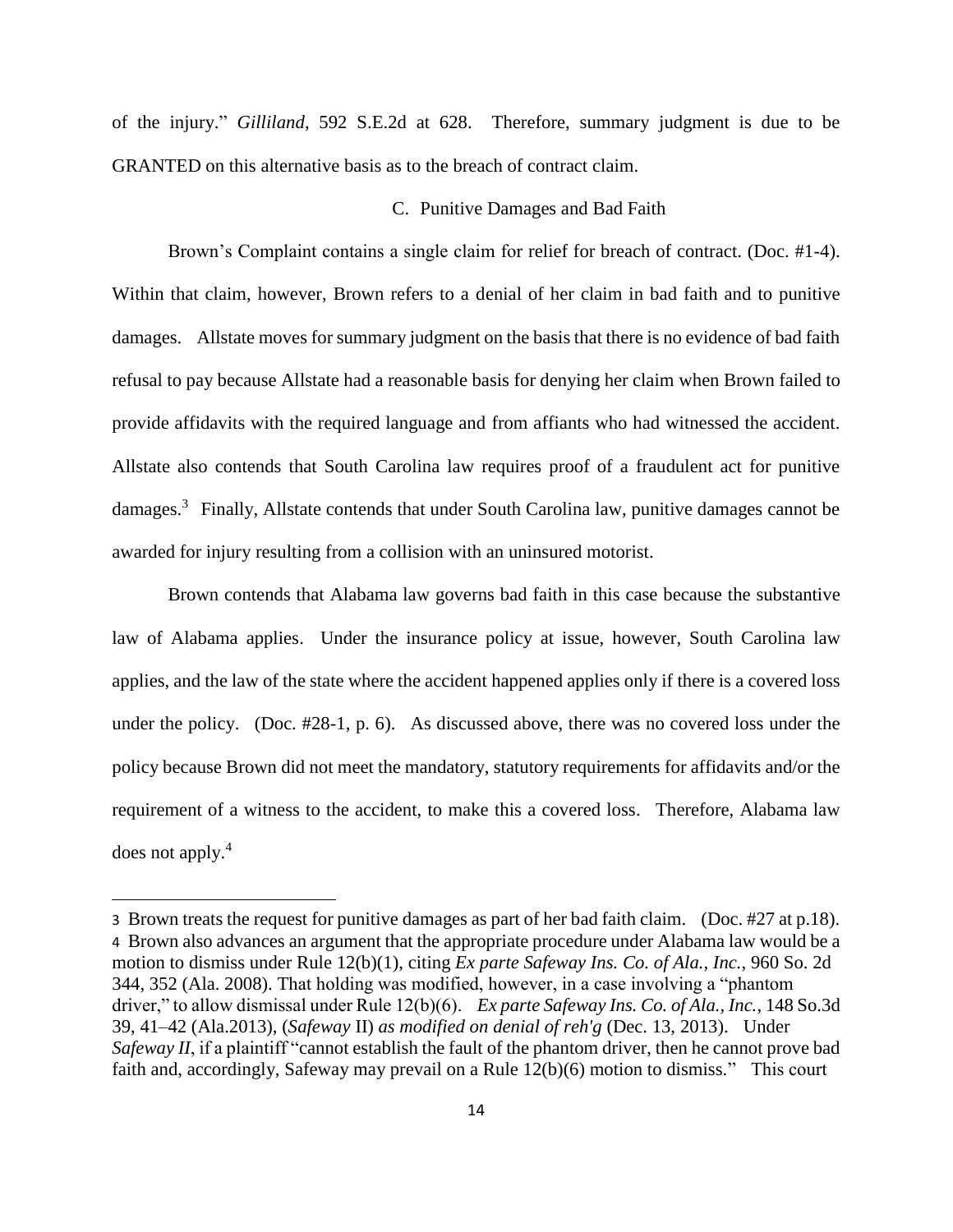In general, under South Carolina law, "[a]n insured may recover damages for a bad faith denial of coverage if he or she proves there was no reasonable basis to support the insurer's decision to deny benefits under a mutually binding insurance contract." *Cock–N–Bull Steak House, Inc. v. Gen. Ins. Co*., 466 S.E.2d 727, 730 (S.C. 1996). "[T]he covenant of good faith and fair dealing extends not just to the payment of a legitimate claim, but also to the manner in which it is processed." *Mixson, Inc. v. American Loyalty Ins. Co*., 562 S.E.2d 659, 662 (S.C. Ct. App. 2002).

In response to the arguments advanced by Allstate under South Carolina law, Brown cites to Allstate's correspondence with her and argues that her claim was denied by letter on April 23 because witnesses did not see the accident, and was denied on April 30 because Allstate said there was no witnessing of a collision with an unidentified vehicle. Brown argues, therefore, that Allstate changed the characterization and stated that there was a collision, but that the law does not require there to have been a witness if there was a collision. Therefore, Brown argues, Allstate denied the claim without a reasonable basis for the denial.

As revealed in the correspondence (Doc. #28-1 at p.179, 186), Allstate was consistent in its denial of Brown's claim based on a lack of a witness to the accident which caused Brown's injuries and damages. As discussed above, the affidavits provided by Brown demonstrate that there was no witness who saw the accident itself. Therefore, Allstate had a reasonable basis to support its decision to deny benefits under the insurance contract. *See Cock–N–Bull Steak House, Inc*., 466 S.E.2d at 730. Summary judgment is due to be GRANTED to any claim for bad faith or punitive damages.

finds, therefore, that even if Alabama law applies, a Rule 56 motion is not inappropriate on this issue, and summary judgment would be due to be GRANTED.